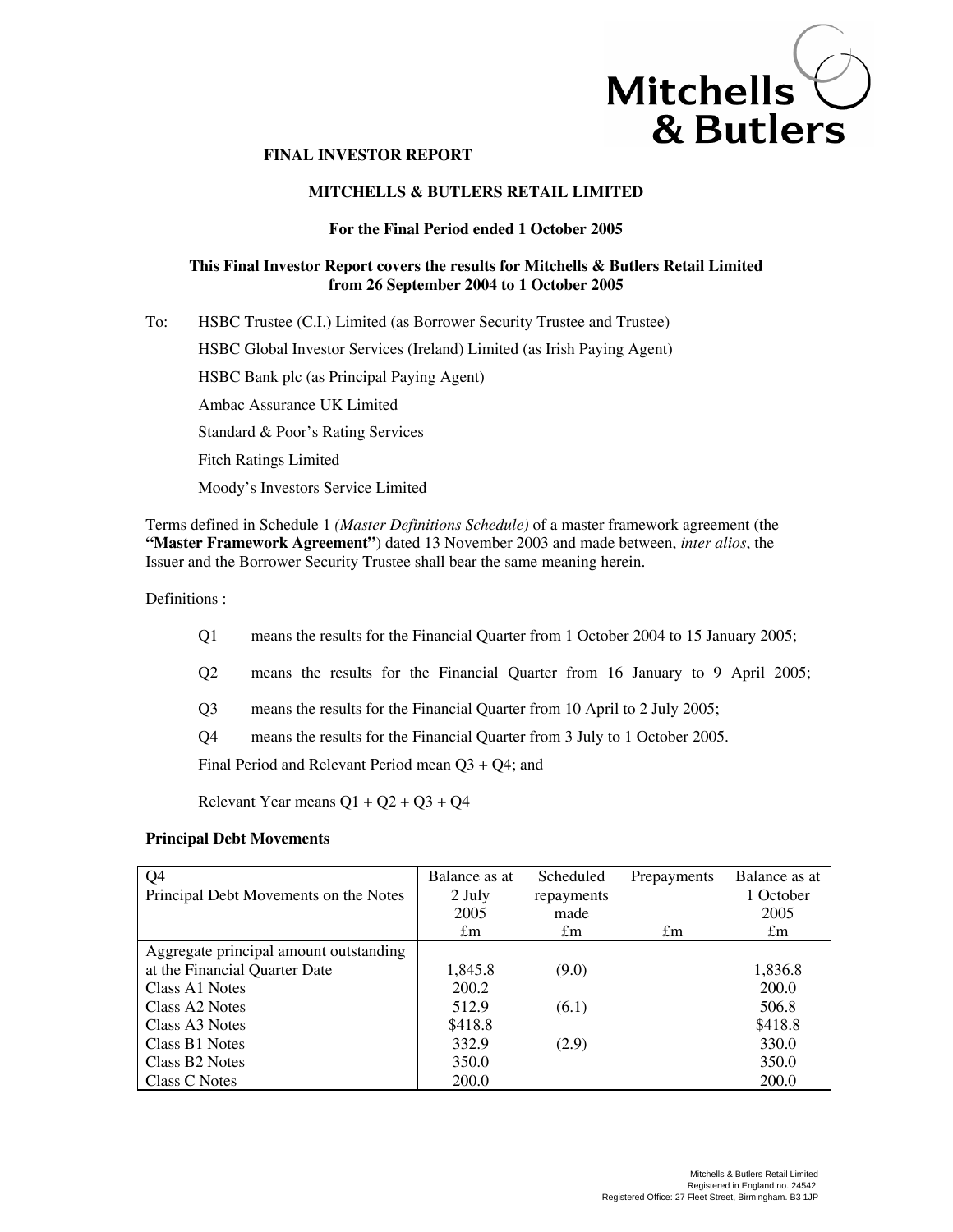| Q <sub>4</sub>                          | Balance as at | Scheduled   | Prepayments | Balance as at |
|-----------------------------------------|---------------|-------------|-------------|---------------|
| Principal Debt Movements on the Term    | 2 July        | repayments  |             | 1 October     |
| Advance                                 | 2005          | made        |             | 2005          |
|                                         | $\pounds$ m   | $\pounds$ m | $\pounds$ m | $\pounds$ m   |
| Aggregate Principal Debt Outstanding at |               |             |             |               |
| the Financial Quarter Date              | 1,845.8       | (9.0)       |             | 1,836.8       |
| A1 Term Advance                         | 200.0         |             |             | 200.0         |
| A <sub>2</sub> Term Advance             | 512.9         | (6.1)       |             | 506.8         |
| A3 Term Advance                         | 250.0         |             |             | 250.0         |
| <b>B1</b> Term Advance                  | 332.9         | (2.9)       |             | 330.0         |
| B <sub>2</sub> Term Advance             | 350.0         |             |             | 350.0         |
| C Term Advance                          | 200.0         |             |             | 200.0         |

# **Specific Trading Details**

Turnover for the 13 weeks comprising Q4 was £392.7m giving a total of £1,573.1m for the Relevant Year (comprising 53 weeks). EBITDA for the quarter was £98.9m giving a cumulative total of £384.0m.

|                      | O4           | <b>Relevant Period</b> | <b>Relevant Year</b> |
|----------------------|--------------|------------------------|----------------------|
|                      | $(13$ weeks) | $(25$ weeks)           | $(53$ weeks)         |
|                      | $\pounds$ m  | $\pounds$ m            | $\pounds$ m          |
| Turnover             | 392.7        | 756.9                  | 1,573.1              |
| Operating expenses * | (318.5)      | (612.1)                | (1,290.6)            |
| Operating Profit *   | 74.2         | 144.8                  | 282.5                |
| EBITDA <sup>*</sup>  | 98.9         | 193.0                  | 384.0                |
| Free Cash Flow *     | 70.0         | 136.0                  | 276.9                |
| Debt Service         | (35.4)       | (68.9)                 | (144.4)              |

\* Including £4m of exceptional licensing costs associated with the implementation of the new Licensing Act.

On a 52 week basis, excluding exceptional costs, EBITDA for the Relevant Year was £380m.

# **Coverages and Covenants**

Free Cashflow DSCR was 1.9 times and the EBITDA to Debt Service ratio was 2.7 times for the Relevant Year and 2.0 times and 2.8 times respectively for the Relevant Period. The Debt Service Covenant and Restricted Payment Condition were satisfied. Net Worth as at 1 October 2005 was £1,276m and the Net Worth Covenant is therefore satisfied.

|                                        | <b>Relevant Period</b> | <b>Relevant Year</b> |
|----------------------------------------|------------------------|----------------------|
|                                        | $(03 + 04)$            | $(01 + 02)$          |
|                                        |                        | $+ O(3 + O(4))$      |
| Free Cash Flow: Debt Service           | 2.0 times              | 1.9 times            |
| <b>EBITDA</b> : Debt Service           | 2.8 times              | 2.7 times            |
| Debt Service covenant satisfied        | Yes                    | Yes                  |
| Restricted Payment Condition satisfied | Yes                    | Yes                  |

Restricted Payments of £25.1m were made in Q4 and £88.1m during the Relevant Year. The Restricted Payment Maximum at 1 October 2005 was £24.2m and no calculation of the Further Restricted Payment Maximum was required.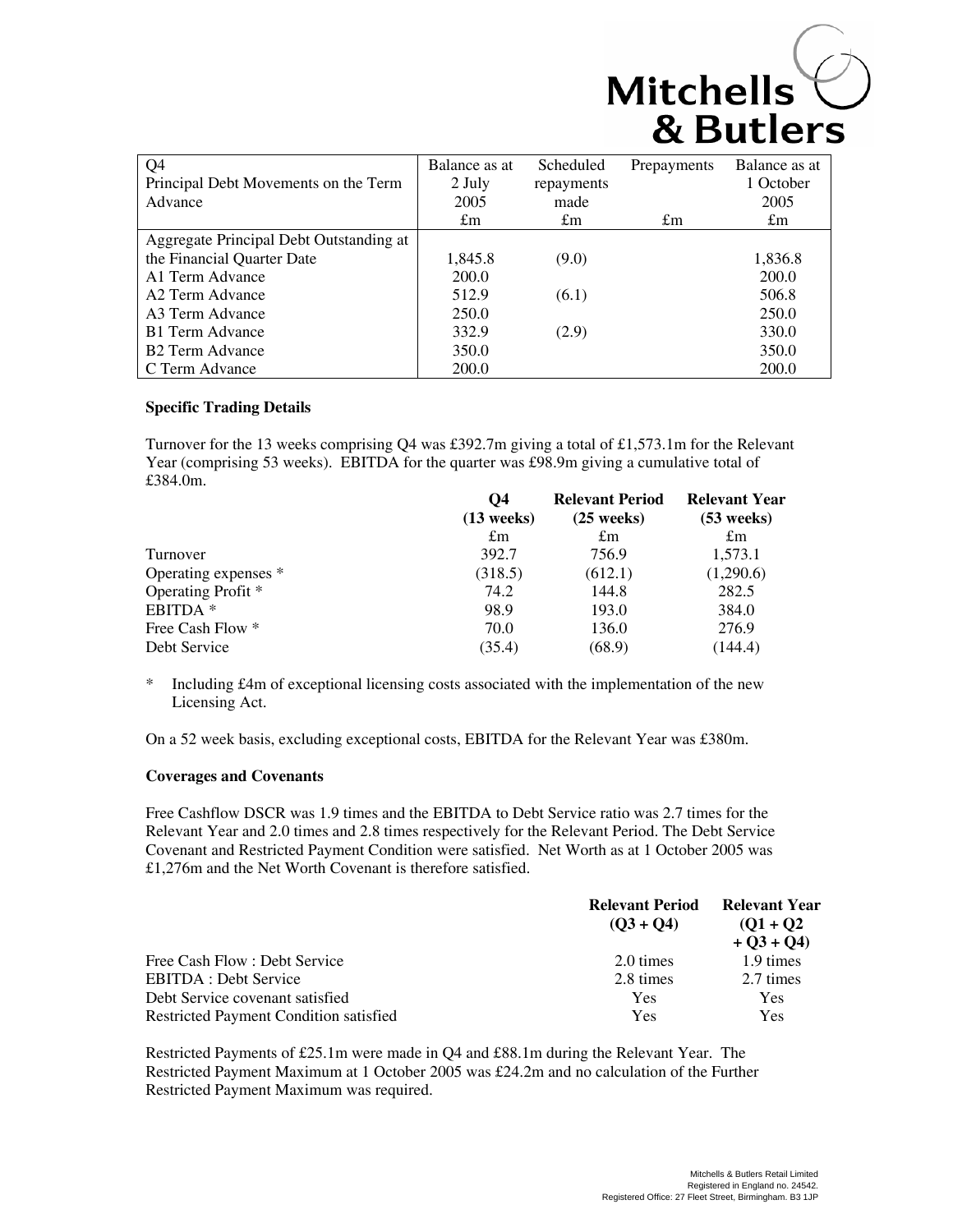# Mitchells<br>& Butlers

# **Maintenance and Capital Enhancement**

The cumulative Maintenance Expenditure\* in the Relevant Year was £134.3m and the Relevant Period was £59.4m. The Required Maintenance Amount\* for the Relevant Year is £96.0m.

Capital Enhancement Expenditure of £14.7m was made in Q4, £45.7m in the Relevant Year and £25.0m in the Relevant Period.

\* Maintenance includes both capital items and items expensed through the Profit & Loss account.

# **Cash Balances**

Balances on the following accounts at 1 October 2005 were as follows:

|                                     | $f_{\rm m}$ |
|-------------------------------------|-------------|
| <b>Borrower Transaction Account</b> |             |
| Disposals Proceeds Account          | 16.2        |
| Maintenance Reserve Account         |             |
| All other Obligor Accounts          | 77.6        |

Amounts available under the Working Capital Facility Agreement and the Liquidity Facility were £60m and £220m respectively. No amounts were drawn under either facility.

## **Estate**

|                                | Number |
|--------------------------------|--------|
| Outlets at the beginning of Q4 | 1.894  |
| Acquisitions and substitutions |        |
| <b>Disposals</b>               | (8)    |
| Outlets at the end of O4       | 1,886  |

The aggregate proceeds from disposals were £18.4m.

# **Accounting Policies**

www.mbplc.com/debtir

Mitchells & Butlers Retail Limited certifies that these financials comply with Mitchells & Butlers plc accounting policies as detailed in its interim financial statements which comply with Generally Accepted Accounting Principles applied in the United Kingdom.

# **Defaults**

Mitchells & Butlers Retail Limited certifies that no Loan Event of Default or Potential Loan Event of Default has occurred.

For further information please contact:

| <u>www.choole.comparation</u>          |               |
|----------------------------------------|---------------|
| Erik Castenskiold – Investor Relations | 0121 498 4907 |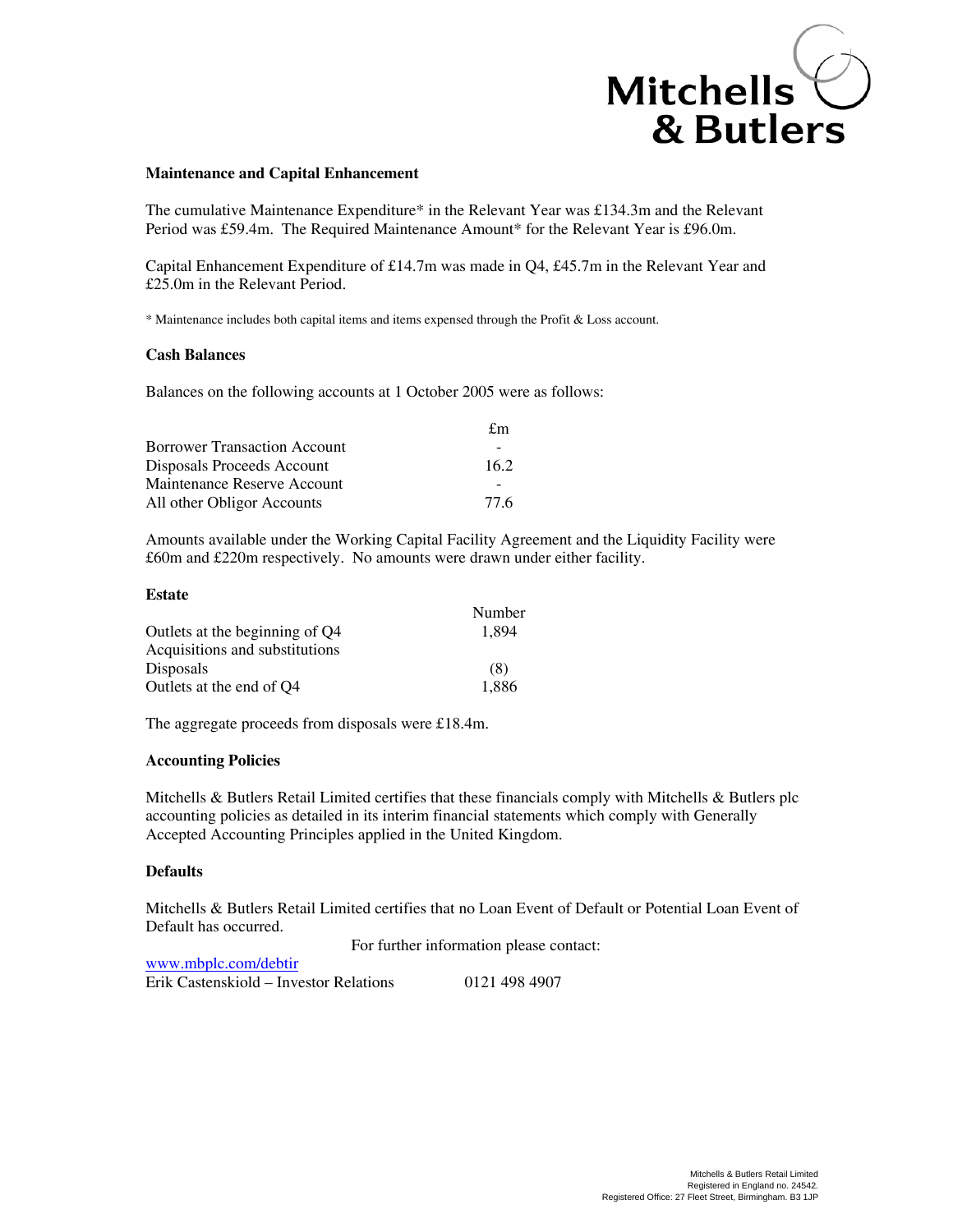

# **MITCHELLS & BUTLERS RETAIL LIMITED**

# **This Quarterly Financial Information covers the results for Mitchells & Butlers Retail Limited for the Financial Quarter from 10 April 2005 to 2 July 2005**

To: HSBC Trustee (C.I.) Limited (as Borrower Security Trustee and Trustee) HSBC Global Investor Services (Ireland) Limited (as Irish Paying Agent) HSBC Bank plc (as Principal Paying Agent) Ambac Assurance UK Limited Standard & Poor's Rating Services Fitch Ratings Limited Moody's Investors Service Limited

Terms defined in Schedule 1 *(Master Definitions Schedule)* of a master framework agreement (the **"Master Framework Agreement"**) dated 13 November 2003 and made between, *inter alios*, the Issuer and the Borrower Security Trustee shall bear the same meaning herein.

# Definitions :

| O <sub>3</sub>  | means the results for the Financial Quarter from 10 April<br>2005 to 2 July 2005 (12 weeks); |
|-----------------|----------------------------------------------------------------------------------------------|
| Relevant Period | means the last two Financial Quarters (24 weeks); and                                        |
| Relevant Year   | means the last four Financial Quarters (52 weeks).                                           |

# **Principal Debt Movements**

| Q <sub>3</sub>                         | Balance as at | Scheduled   | Prepayments | Balance as at |
|----------------------------------------|---------------|-------------|-------------|---------------|
| Principal Debt Movements on the Notes  | 9 April 2005  | repayments  |             | 2 July 2005   |
|                                        | $\pounds$ m   | made        |             | $\pounds$ m   |
|                                        |               | $\pounds$ m | $\pounds$ m |               |
| Aggregate principal amount outstanding |               |             |             |               |
| at the Financial Quarter Date          | 1,854.6       | (8.8)       |             | 1,845.8       |
| Class A1 Notes                         | 200.0         |             |             | 200.0         |
| Class A2 Notes                         | 518.9         | (6.0)       |             | 512.9         |
| Class A3 Notes                         | \$418.8       |             |             | \$418.8       |
| Class B1 Notes                         | 335.7         | (2.8)       |             | 332.9         |
| Class B <sub>2</sub> Notes             | 350.0         |             |             | 350.0         |
| Class C Notes                          | 200.0         |             |             | 200.0         |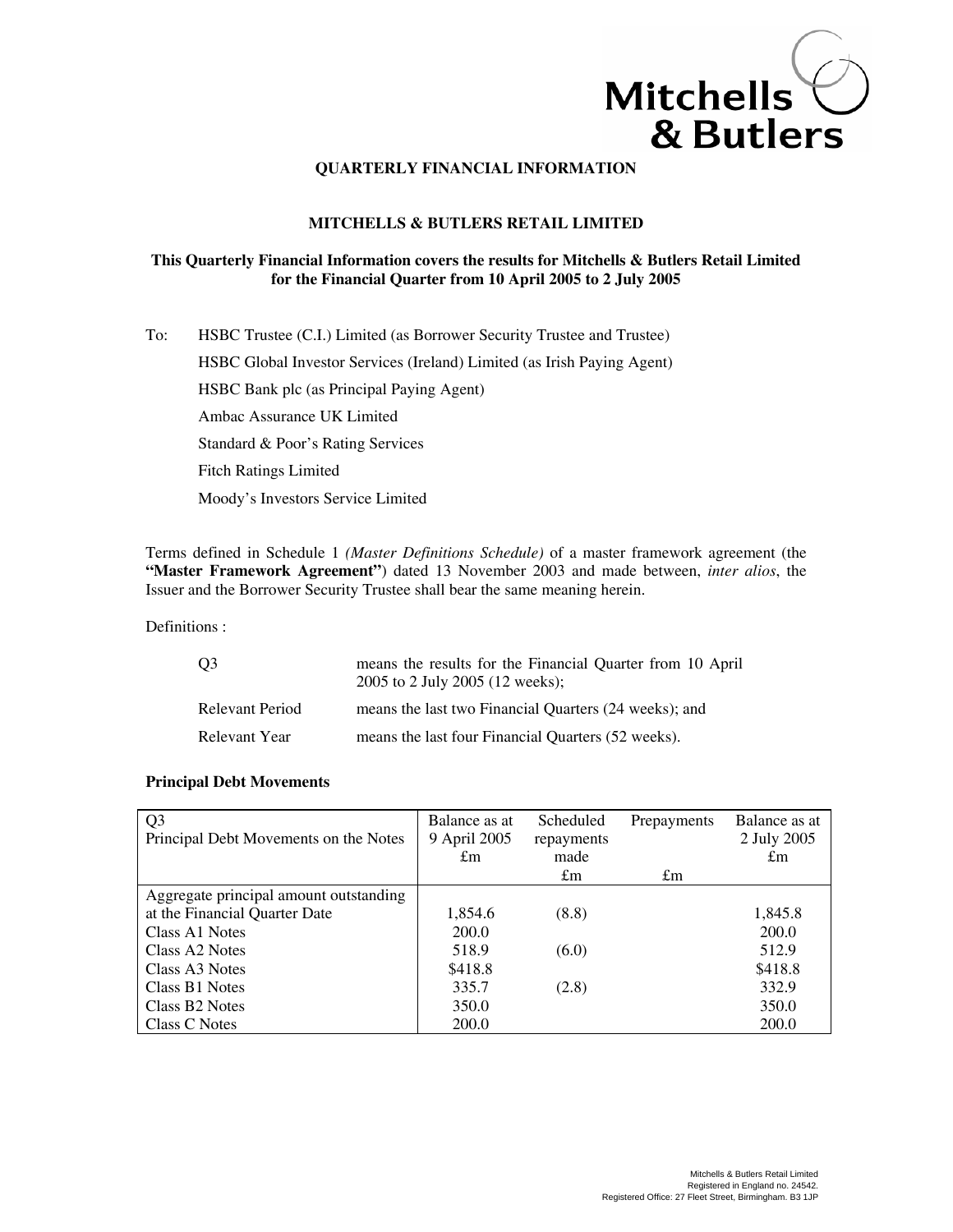# Mitchells Witchells

| Q <sub>3</sub><br>Principal Debt Movements on the Term | Balance as at<br>9 April 2005 | Scheduled<br>repayments | Prepayments | Balance as at<br>2 July 2005 |
|--------------------------------------------------------|-------------------------------|-------------------------|-------------|------------------------------|
| Advance                                                | $\pounds$ m                   | made                    |             | $\pounds$ m                  |
|                                                        |                               | $\pounds$ m             | $\pounds$ m |                              |
| Aggregate Principal Debt Outstanding at                |                               |                         |             |                              |
| the Financial Quarter Date                             | 1,854.6                       | (8.8)                   |             | 1,845.8                      |
| A1 Term Advance                                        | 200.0                         |                         |             | 200.0                        |
| A <sub>2</sub> Term Advance                            | 518.9                         | (6.0)                   |             | 512.9                        |
| A3 Term Advance                                        | 250.0                         |                         |             | 250.0                        |
| B1 Term Advance                                        | 335.7                         | (2.8)                   |             | 332.9                        |
| <b>B2 Term Advance</b>                                 | 350.0                         |                         |             | 350.0                        |
| C Term Advance                                         | 200.0                         |                         |             | 200.0                        |

# **Specific Trading Details**

Turnover for the 12 weeks comprising Q3 was £364.2m giving a total for the Relevant Year of £1,528.2m. EBITDA for the quarter was £94.1m giving a total for the Relevant Year of £369.3m.

|                         | O3<br>$(12 \text{ weeks})$ | <b>Relevant Period</b><br>$(24 \text{ weeks})$ | <b>Relevant Year</b><br>$(52$ weeks) |
|-------------------------|----------------------------|------------------------------------------------|--------------------------------------|
|                         | $\pounds$ m                | $\pounds$ m                                    | $\pounds$ m                          |
| Turnover                | 364.2                      | 715.2                                          | 1528.2                               |
| Operating expenses      | (293.6)                    | (581.2)                                        | (1262.4)                             |
| <b>Operating Profit</b> | 70.6                       | 134.0                                          | 265.8                                |
| <b>EBITDA</b>           | 94.1                       | 180.0                                          | 369.3                                |
| Free Cash Flow          | 66.0                       | 124.5                                          | 266.3                                |
| Debt Service            | (33.5)                     | (65.5)                                         | (142.7)                              |

# **Coverages and Covenants**

Free Cashflow DSCR was 1.9 times and the EBITDA to Debt Service ratio was 2.6 times for the Relevant Year and 1.9 times and 2.7 times respectively for the Relevant Period. The Debt Service Covenant and Restricted Payment Condition were satisfied. Net Worth (at the last Financial Year end) was £1,241m and the Net Worth Covenant is therefore satisfied.

|                                        | <b>Relevant Period</b> | <b>Relevant Year</b> |  |
|----------------------------------------|------------------------|----------------------|--|
|                                        | $(24$ weeks)           | $(52 \text{ weeks})$ |  |
| Free Cash Flow: Debt Service           | 1.9 times              | 1.9 times            |  |
| <b>EBITDA</b> : Debt Service           | 2.7 times              | 2.6 times            |  |
| Debt Service covenant satisfied        | Yes                    | Yes                  |  |
| Restricted Payment Condition satisfied | Yes                    | Yes                  |  |

Restricted Payments of £16.3m were made during Q3 and the Restricted Payment Maximum at 2 July 2005 was £26.7m. No calculation of the Further Restricted Payment Maximum was required.